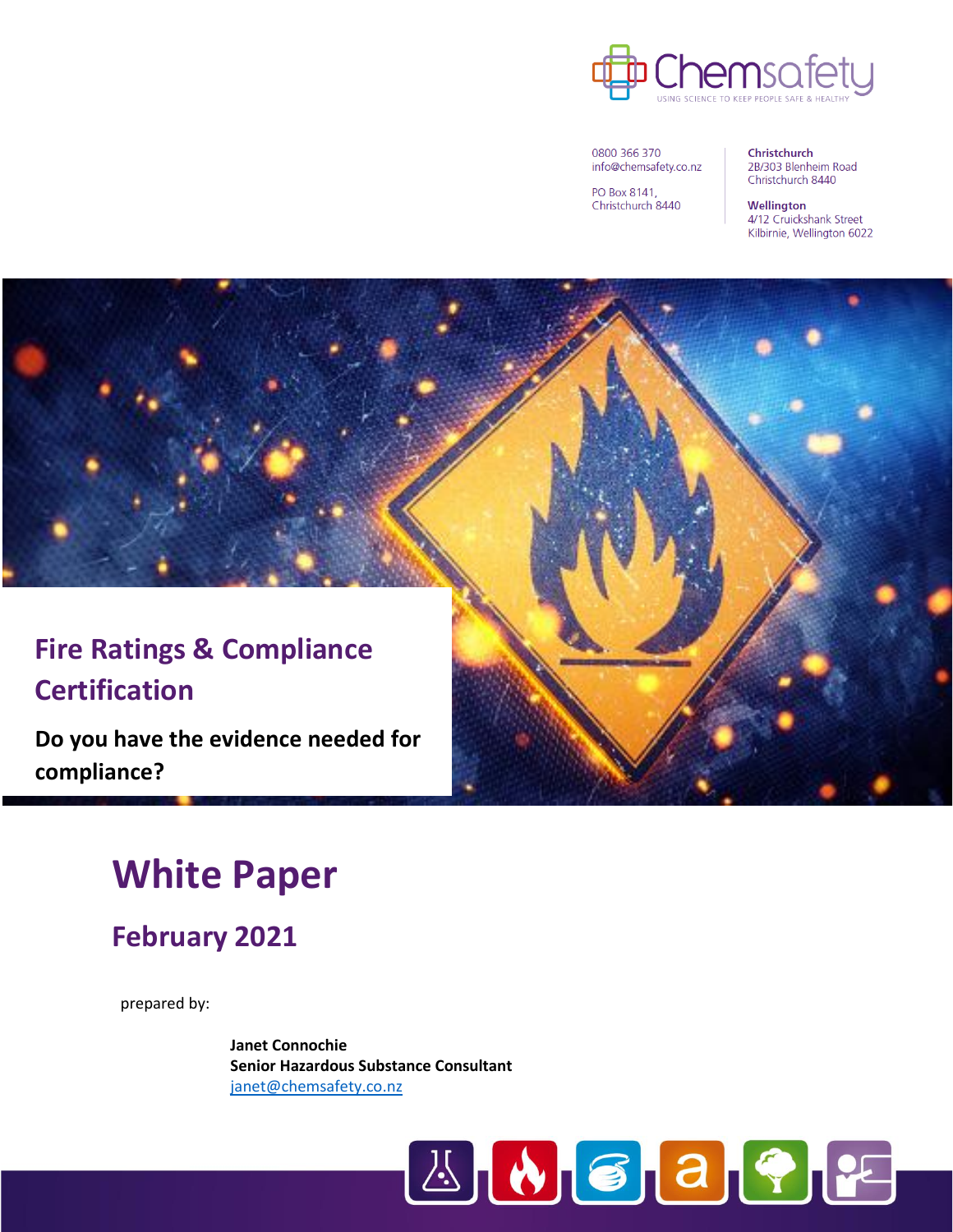

### **Contents**

| 1 <sub>1</sub> |  |
|----------------|--|
| 2.             |  |
| 3.             |  |
| 4.             |  |
| 5.             |  |
|                |  |
|                |  |
|                |  |
|                |  |
| 6.             |  |
| 7.             |  |
| 8.             |  |

### <span id="page-1-0"></span>**1. Introduction**

#### **Why are Compliance Certifiers asking for more evidence on fire rated doors?**

Fire rated stores and elements are required for the compliant management of a variety of hazardous substances under the Health and Safety at Work (Hazardous Substances) Regulations.

Primarily we think of flammable gas and flammable liquid stores, but fire rated separations are also an option for flammable solids, oxidising substances and also toxic and corrosive substances.

When conducting an inspection for Location Compliance Certification (LCC) the certifier requires evidence of compliance, including that the required fire rating has been achieved.

From 2020 Chemsafety has been examining in more detail the evidence available for the fire ratings of flammable gas and liquids stores (as well as stores for other classes). This is to provide assurance to both the client and certifier that the regulations are being met and the hazard appropriately controlled.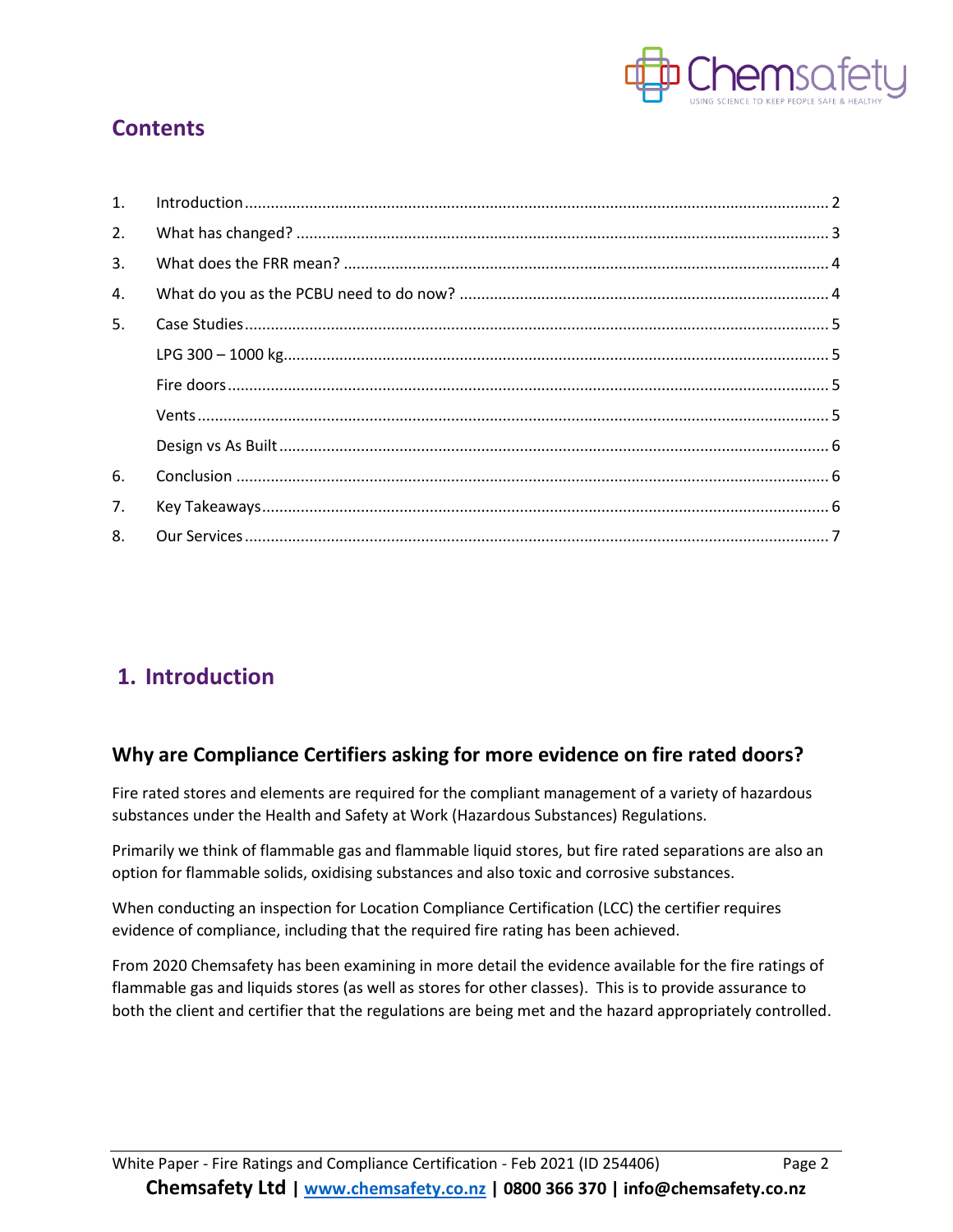

### <span id="page-2-0"></span>**2. What has changed?**

We have been finding that a number of sites have had information regarding fire ratings taken from earlier certifications, sometimes dating back to pre-HSNO days. While the terminology around stores was similar under the old Dangerous Goods Regulations, the performance specifications are not the same as the HSNO Regulations and the current Health and Safety at Work (Hazardous Substances) Regulations.

*Table 1 - Example of differing performance specification / terminology*

#### **Dangerous Goods (Class 3 - Flammable Liquids) Regulations**

#### **Type C**

Depots having walls of brick, concrete block, or reinforced concrete, with a roof of wood and iron or similar approved construction and compounded.

#### **Health and Safety at Work (Hazardous Substances) Regulations**

**Type C storage** means a building where hazardous substances are stored that— (a) has a fire-resistance rating of 120/120/120 minutes and is made of structurally strong materials such as brick, block concrete, and reinforced concrete; and (b) has a roof made of non-combustible materials; and (c) is part of a secondary containment system; and (d) has a door with a fire-resistance rating of at least -/120/60 minutes unless the building is standalone, in which case a lesser rated door may be used

In the case of class 4 and class 5 substances (and these classes only) the construction thickness of concrete walls can be used to 'deem' a fire rating. In the past this information has been used to make informed assumptions for class 2 and 3 substances, however it is not an approach permitted in the regulations for these substances.

This presents a potential liability for both the PCBU and certifier if robust evidence of compliance with the current regulations is not available.

Additionally, particularly in relation to LPG, where a fire rated intervening wall is required, it is not sufficient that a fire rated material is used, it must be installed in such a way so that the completed construction is fire rated. Hence the need for evidence, such as a producer statement, that the installation has been done in accordance with the manufacturer's requirements to achieve the stated fire rating.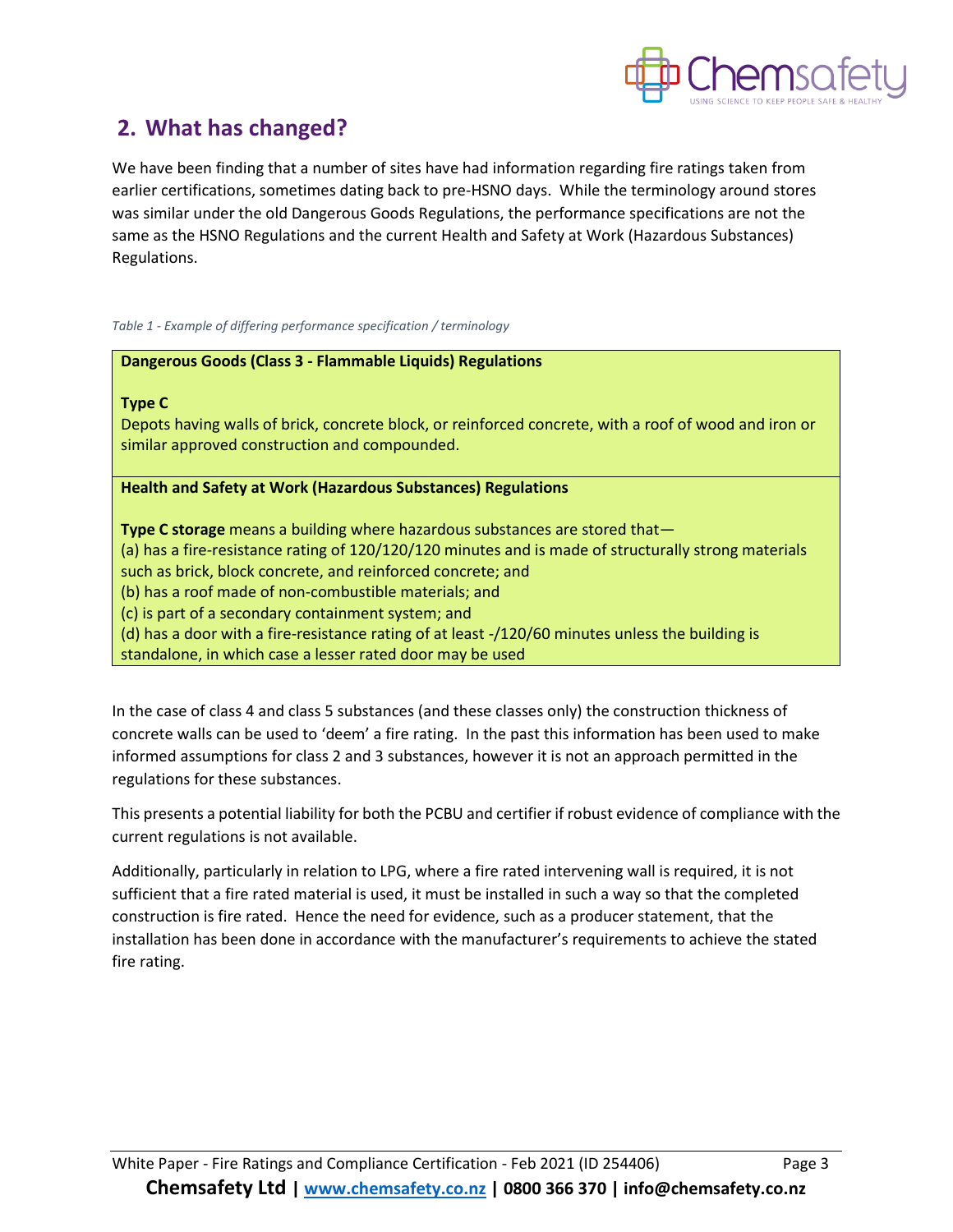

### <span id="page-3-0"></span>**3. What does the FRR mean?**

The Fire Resistance Rating is a three part rating of building elements giving the time in minutes that each of the criteria will perform in a fire, as tested to particular standards. The three criteria are

- Structural adequacy able to maintain load bearing properties
- Integrity remains intact, does not allow flame or gases to pass
- Insulation provides protection against heat through the item

So a wall might be 120/120/120 or 240/240/240.

Doors do not have a structural role, and so ratings for doors start with a dash, e.g. -/120/60. Doors might also be rated SM (e.g. -/60/60 SM) if they are smokestop doors.

### <span id="page-3-1"></span>**4. What do you as the PCBU need to do now?**

During the preparation for your renewal, or while on site for a new inspection we will look at the evidence that we have available. If sufficient evidence is not on file we will ask you for this. Evidence may include

- Consent documents and/or drawings detailing the construction as built
- Producer Statements that construction was completed in accordance with the plans
- A fire engineers report or similar of the current construction

If you don't have the records yourself, talk to your landlord, property services, builder etc. Plans *may* be on file with your council depending on when the work was done.

We understand that it can be frustrating that there is an apparent change in the compliance requirements, but hope that you appreciate the efforts we are making regarding continuous improvement in hazardous substances management. This process will leave you in a stronger position with understanding and being able to better manage your risk management (particularly around the impact of a fire), compliance and liability risk.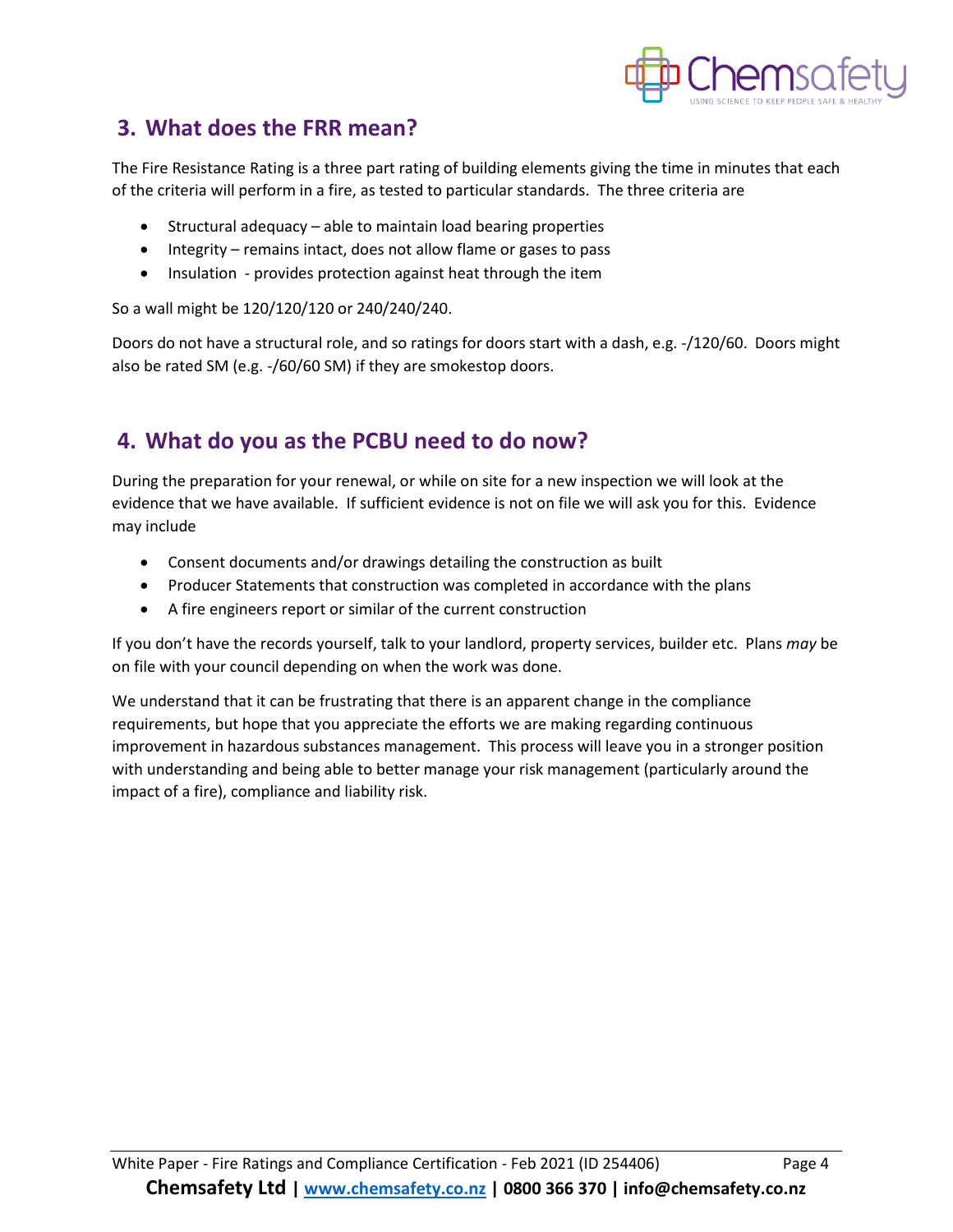

### <span id="page-4-0"></span>**5. Case Studies**

#### <span id="page-4-1"></span>**LPG 300 – 1000 kg**

LPG installations with between 300 – 1000kg, if located within 2m of a building, are require to have those parts of the building behind and 2m either side of the LPG fire rated with a minimum fire resistance rating of 60/60/60 minutes. There can be a temptation to slap up a sheet of fire rated cladding, however such fire rated materials are tested as part of a system. The system includes the framing/substrate, fixings/adhesives and finishes.



The fire rating is not achieved unless they have been installed in accordance with the manufacturer's specifications. Evidence of this is something you will need to have for your compliance.

<span id="page-4-2"></span>

#### **Fire doors**

It is important to be specific when ordering a fire door. Always specify the full fire resistance rating, for example -/120/60 minutes FRR. We have seen cases where the door may have been specified as a "two-hour fire rated door", and indeed one has been installed, but unfortunately is -/120/30, or - /120/- which, while having a two-hour element, are not sufficiently rated for the regulations (they are deficient in the insulating property).



The fire door set is a system, and the frame and doors must be installed in accordance with the specifications before the tags stating the fire rating can be applied. Please ensure that the tags for new doors are installed promptly. Take care not to damage or paint over the tags.

Also be aware that any damage or repairs must be undertaken in such a way to ensure the integrity of the fire rating, and that the doors will need to be re-certified.

#### <span id="page-4-3"></span>**Vents**

When looking at a store, it is the construction of the whole store that needs to meet the fire rating criteria, so this is not just the construction of the walls, but needs to take into account the number, size and protection provided on any vents or other penetrations Vents covered with brass mesh (500µm) can act as a flame barrier, and may be a critical component of your fire rating. This can get damaged over time, or may have been replaced with a larger mesh grid which does not have the same fire performance. . For stores in a building there are specific stated fire rating required for dampers.



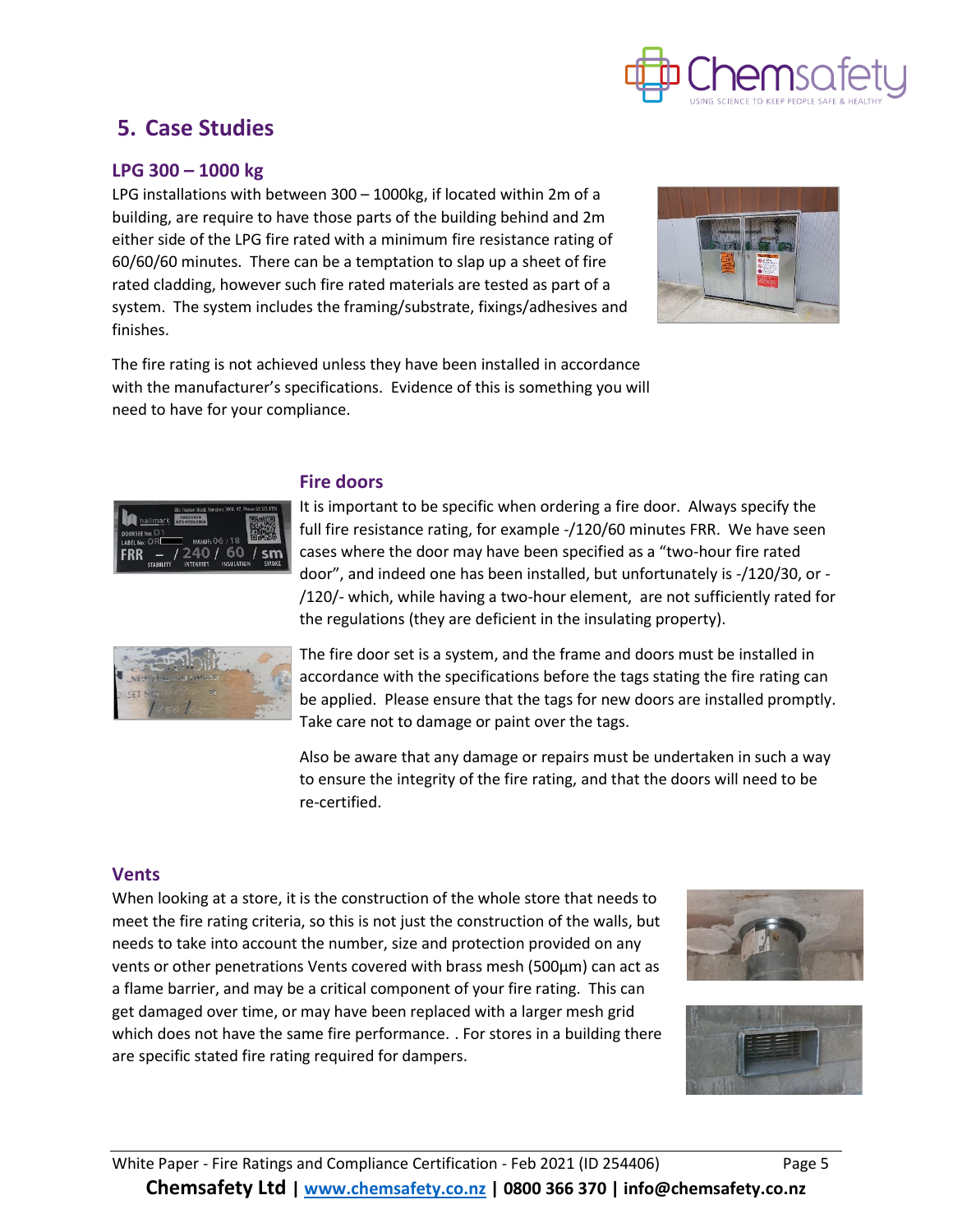

<span id="page-5-0"></span>



#### **Design vs As Built**

The most common plans that we see are designs, including those submitted for consent. These do not always reflect what was actually built, nor any alterations that have been made over time. We are on the look out for things that appear out of place – a concrete roof where a timber roof was planned, doors dated several years after the construction date, a standalone building now with adjoining structures. These can all indicate that the compliance at the time of construction is no longer in place.

### <span id="page-5-1"></span>**6. Conclusion**

As the PCBU you should have a thorough understanding of your obligations and compliance with the regulations. By taking the time now to ensure that you have robust evidence of your compliance, you will be in a stronger position to demonstrate compliance to those who have an interest, whether your certifier, your insurer, or a workplace inspector.

### <span id="page-5-2"></span>**7. Key Takeaways**

- Do you know what your fire rating is supposed to be?
- Can you provide evidence of what it actually is?
- If you can't, start asking questions  $-$  we can help.



**Chemsafety is a recognised leader in Hazardous Substances supporting New Zealand businesses for over 25 years.** 

**Give our expert team a call to discuss how we can help you on 0800 366 3700 or email info@chemsafety.co.nz**